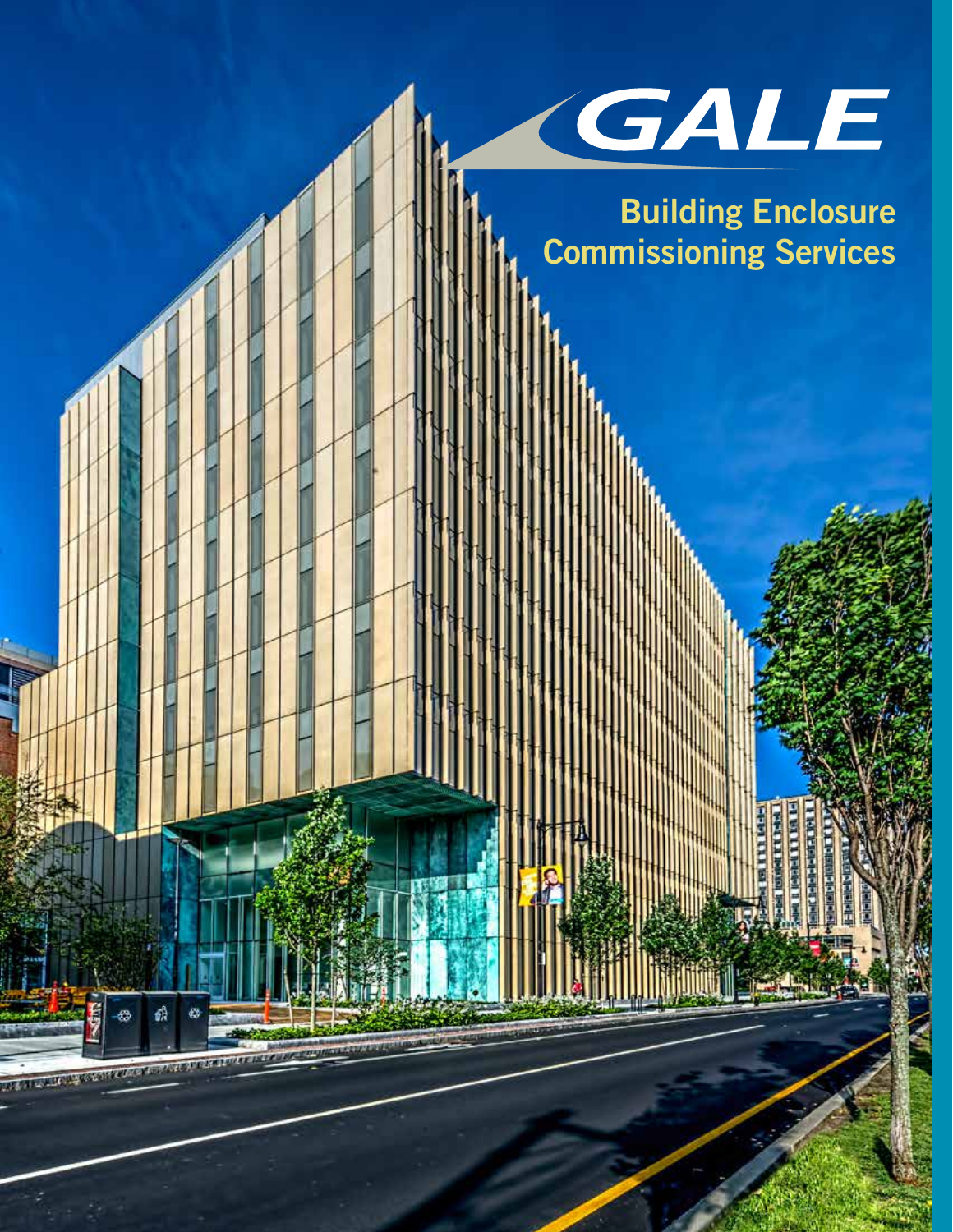The goal of Gale's Building Enclosure Commissioning Team is to "Build it Right the First Time." In an era of high-performance buildings, many buildings fall short of their intended purpose. For the past 40 years, Gale has conducted building enclosure forensic investigations, and provided practical design and construction solutions for our clients.

Based on our forensic evaluation experience, we provide a commissioning process that identifies potential building enclosure issues before they become costly remediation projects. Our building enclosure commissioning team collaborates with owners, users, maintenance staff, design teams, and contractors to identify potential problems and their solutions during the design and construction phases.

Gale works with colleges and universities, municipalities and commercial clients to review the performance-oriented goals of science and classroom buildings, dormitories, high schools, healthcare facilities, municipal buildings, and retail and office buildings.

# **SERVICES**

- **zz** *Assist in developing Owner Project Requirements (OPR) Review design team's Basis of Design (BOD) Provide review of enclosure design documents* **zzz** *Coordinate meetings with enclosure subcontractors PRIM Provide design review of submittals and shop drawings* **ZZZ** *Monitor building enclosure construction Provide building enclosure design assistance III Provide constructability resolution during construction Perform building enclosure testing (mock-up in situ)*
- 
- 
- 
- 
- 
- 
- 
- 
- 
- *Provide services in accordance with ASTM 2813 and LEED*

**Design review Design assistance Construction monitoring Coordination Testing ASTM 2813 LEED BECxP**



# **REPRESENTATIVE CLIENTS**

Boston University Brigham and Women's Hospital Dartmouth College Duke University Harvard University Jackson Laboratory Marriott Hotels Massachusetts College of Pharmacy **Mercy Hospital** Orange County Public Schools University of Baltimore University of Connecticut University of Florida University of Massachusetts University of Vermont Wentworth Institute of Technology Wheelock College Yale University